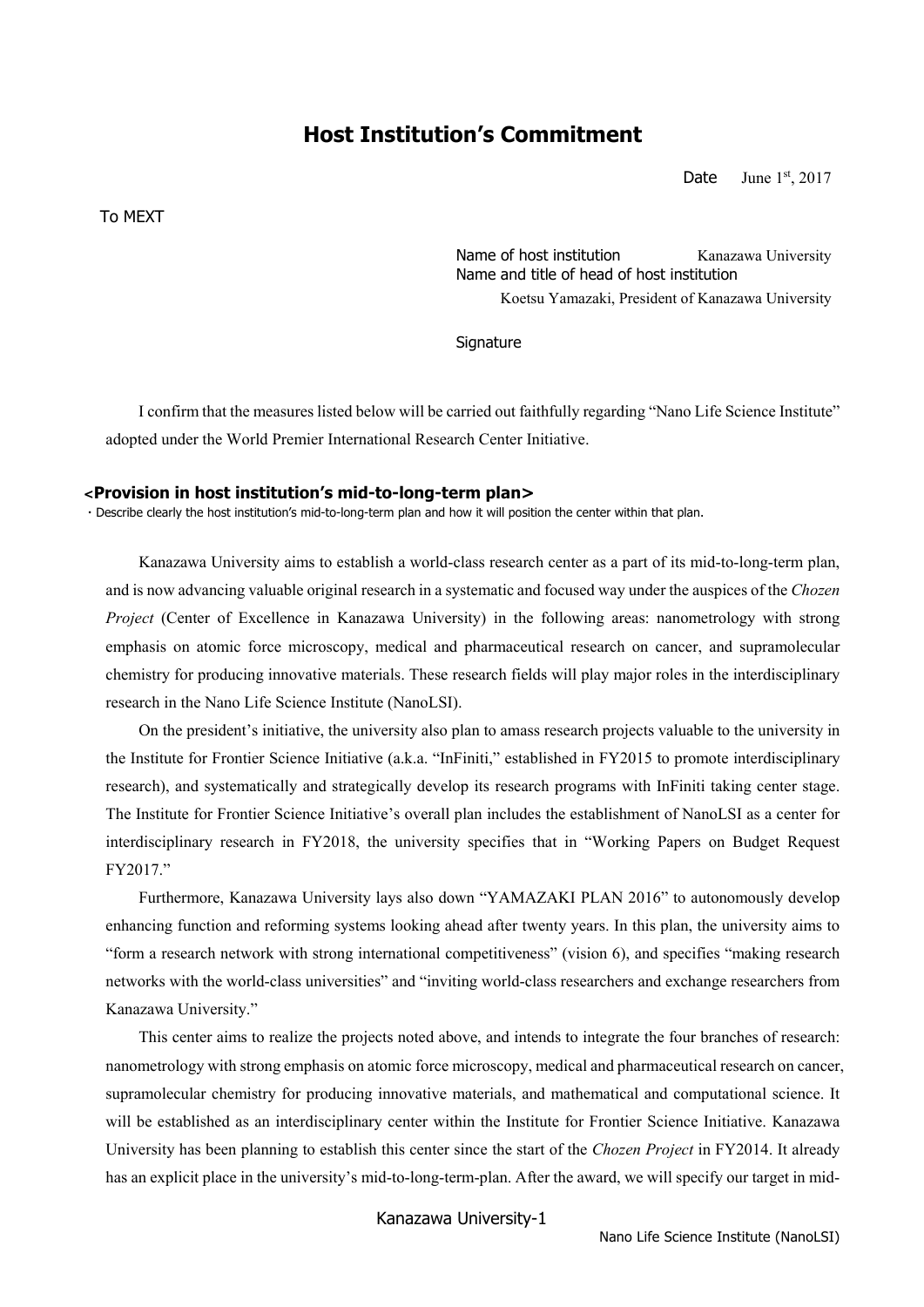to-long-term-plan and the entire university will support their execution.

#### **<Concrete Measures>**

・Describe the concrete measures that the host institution will take to satisfy the following requirements.

#### **1) How the host institution will support the center's operation and research activities in accordance with the Application Guidelines, section "6. Host institution's commitment."**

This NanoLSI-project is a proposal to establish a center for the interdisciplinary research based on the existing institute, the Institute for Frontier Science Initiative (InFiniti), which was funded with the aid of an official operating expenses grant for national university corporations (for strengthening the function of national universities). InFiniti is the organization taking the lead in university reform at Kanazawa University.

To support InFiniti's operations, Kanazawa University has comprehensively improved various systems, and it has already established the flexible personnel and administrative systems. In the establishment of the NanoLSI, Kanazawa University will provide the world-class, pioneering, and international research environment by further intensifying these organizational systems of Kanazawa University and the Institute for Frontier Science Initiative. To achieve that, Kanazawa University is committed to financially supporting the research in this center in amounts equal to or greater than the WPI grant.

Specifically, Kanazawa University continually supports the financing of this center's annual budget 600 million yen to employ Principal Investigators (PI), 60 million yen to conduct research, and 80 million yen for the location fee of the interdisciplinary research. In addition, plans to improve the environment of this center are a top priority in Kanazawa University's development project, therefore, the university would establish a new project building for the cooperation of NanoLSI and the other institutes and organizations.

The research group presided by the sixteen PIs of this center acquired its average research funds of 770 million yen from FY2013 to 2016, with 850 million yen over the last two years. In regards to the future, Kanazawa University will employ six young scientists as "Junior PI" who will work in this center's next generation research fields, and also arrange full-time staff who will give support for the acquiring of external funds. Therefore, NanoLSI will be able to acquire further funds and secure research funds equivalent or higher than that of the WPI grant.

### **2) How the host institution will establish a basic policy for the mid-to-long term direction of its organization and operation, one that restructures its existing organization in ways that give the center a permanent place within its organization. Please provide a concrete schedule for carrying out this organizational restructuring.**

Kanazawa University will establish NanoLSI for interdisciplinary research as an internal center of the Institute for Frontier Science Initiative. The university has already placed "Research Cancer Core," grounded in the Cancer Research Institute of Kanazawa University, within the Institute for Frontier Science Initiative. Likewise, the university will consider this center as an independent organization. Besides securing its independence in this way, the university also clearly positions it as a permanent organization by establishing it within the Institute for Frontier Science Initiative.

The Institute for Frontier Science Initiative is the organization leading our strategic and systematic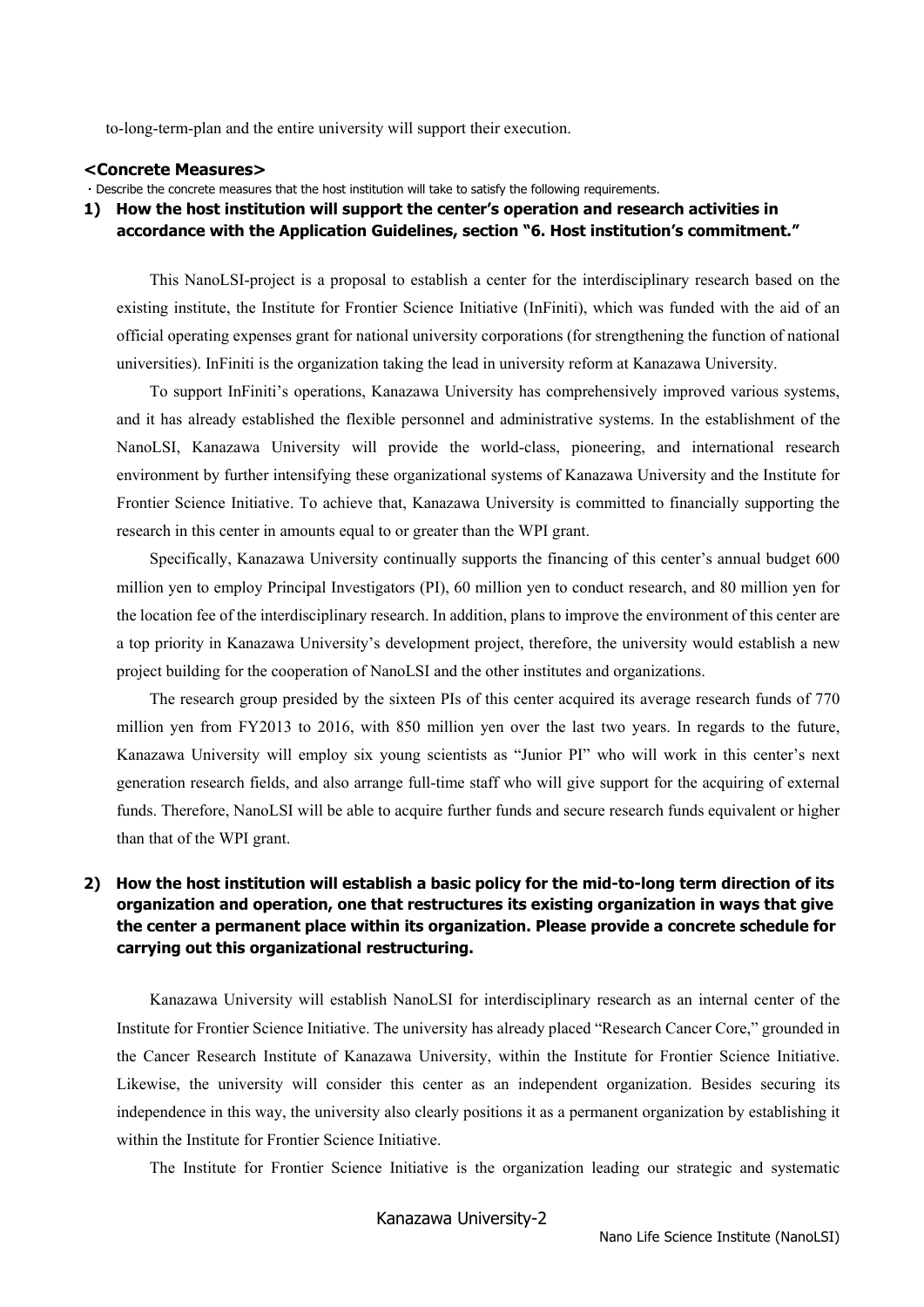reformation at Kanazawa University. In founding this institute, Kanazawa University rearranged twelve positions from each department. In addition to this, the university secured twelve tenure track positions, and employed five assistant professors through the Grant of University Reform Action Plan of MEXT. The university also allocates a special budget and selected main research projects of NanoLSI as *Chozen Project*: nanometrology with strong emphasis on atomic force microscopy, medical and pharmaceutical research on cancer, and supramolecular chemistry for producing innovative materials. Each area of research has an annual research budget of approximately twenty million yen financed by Kanazawa University, i.e. centralized additional distribution from the university.

This center will be established in the Institute of Frontier Science Initiative; therefore, it will have systems I place to support for research costs through *Chozen Project*, receive research resources such as faculty position and research spaces, and get research support from University Research Administrators (URAs) who are highlevel research support specialists. After the WPI period, Kanazawa University will also maintain these systems, and regard this center as a permanent organization.

#### **3) Ways in which the host institution will provide support to sustain the center as a world premier international research center after the WPI grant period ends.**

As mentioned above, NanoLSI will be established within the permanent organization, the Institute of Frontier Science Initiative. Therefore, this center has been already defined as a permanent organization. 1. Maintaining the world-class research environment: Research Professor System and the Cross-appointment System

The Institute of Frontier Science Initiative determines the direction of research in Kanazawa University. To develop a suitable research environment for the Institute of Frontier Science Initiative, the university has introduced a variety of new systems, and improved existing systems. In particular, the Research Professor (RP) System, which is an original strategy of Kanazawa University, maintains continuous research of world-class researchers from overseas by generous provision of costs for research start-up activities. Additionally, this system secures compensation and HR transparency that meet international standards through rigorous performance evaluations and an annual salary system, and provides an environment where researchers can concentrate on research by releasing them from managerial, administrative, and undergraduate teaching duties. By the combined use of the RP-System and the Cross-appointment system, Kanazawa University has invited six world-class researchers, including a winner of the Nobel Prize 2016 in Chemistry (his research field connects with this center's research on supramolecular, and he has the world authority on the design and synthesis of molecular machines): The university is already well on its way to establishing a top-level research environment according to international standard. The Institute of Frontier Science Initiative has mechanisms in place to be continually invested with resources: both research capital through the *Chozen Project*, and human resources through the redistribution of university posts as described in detail above. Consequently, the university will enable to maintain this center's research environment as "World Premier International Research Center" after the WPI grant period ends.

Kanazawa University will support world-class researchers from overseas who participate as a PI via the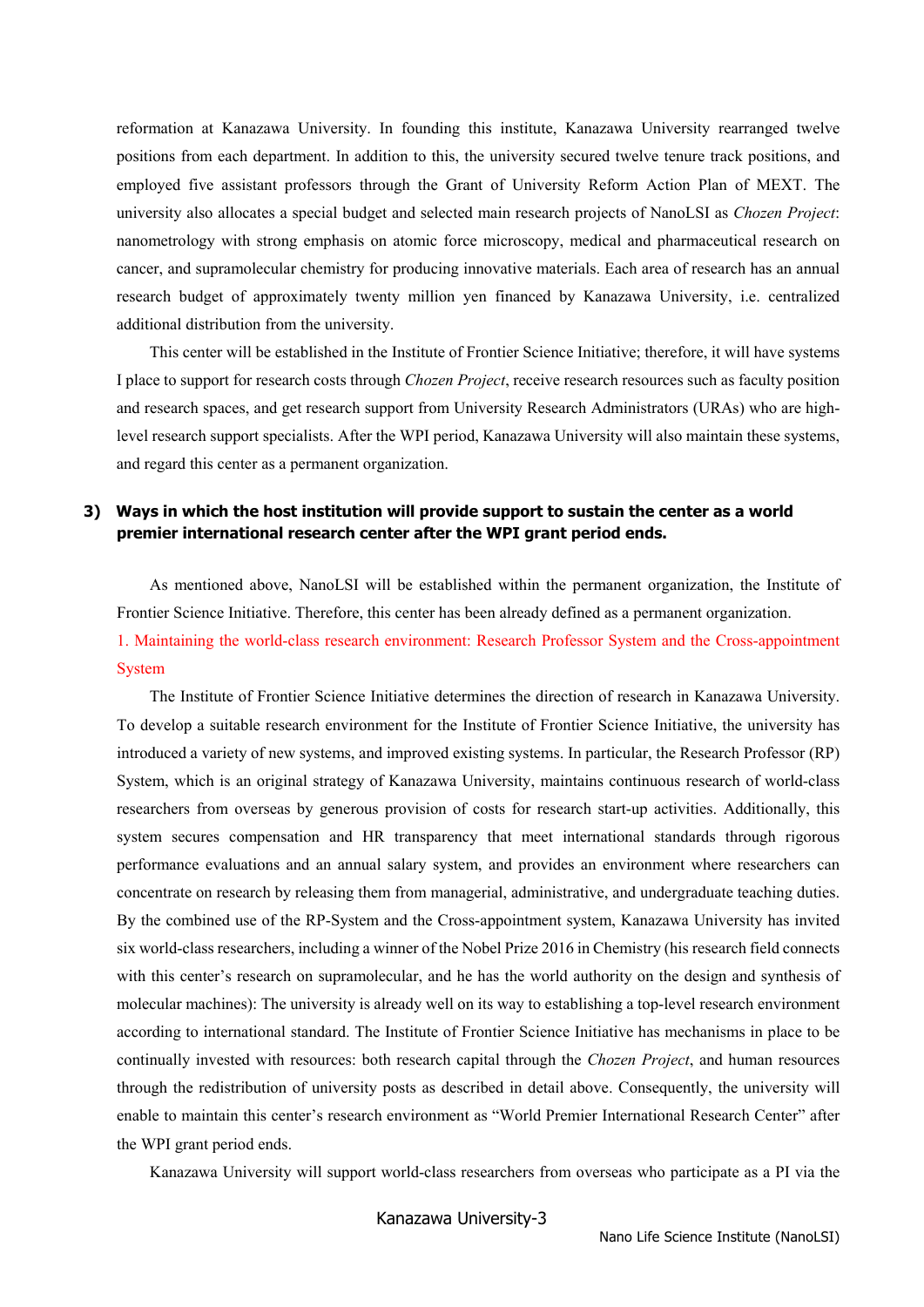RP system, in order that the PIs can continue the further cooperation between Kanazawa University and overseas institutions as RPs after WPI grant period, as well as cultivating outstanding young researchers through international intellectual exchange and leading the further development of this center. The six Junior PIs employed through international recruitment will be further screened after the grant period ends, and those who meet university standards will be employed in the tenure-track positions.

#### 2. Fostering the next generation through the WPI Education Program

In FY2018, Kanazawa University and Japan Advanced Institute of Science and Technology will coestablish the Graduate School of Frontier Science Initiative Division of Transdisciplinary Science as a transdisciplinary sciences course within the Institute for Frontier Science Initiative. Some of NanoLSI's PIs will train students in this course. We will also establish the "WPI Education Program (temporary name)" for selected students in the Institute for Frontier Science Initiative's Higher Education Department (an organization for the education of the graduate students in high grades). In this program, PIs and Junior PIs will instruct students by developing the internationality, comprehensiveness, and interdisciplinarity of young researchers. NanoLSI will maintain its position as a "World Premier International Research Center" by continually fostering excellent young scientists taught by world-class researchers in a world-class research environment. To this end, the program will conduct interdisciplinary research by laboratory rotation, pay all students a research assistant allowance, support domestic and international employment, and give students priority admission into our Kanazawa University Student/International Student Dormitory "SAKIGAKE."

## **4) How will a system be instituted under which the center's director is able to make substantive personnel and budget allocation decisions necessary to implementing the center project—a system, which in practice, will allow the center director autonomy in making decisions regarding the center's operation.**

Kanazawa University has already placed the "Cancer Research Core," grounded in Cancer Research Institute of Kanazawa University, within the Frontier Science Initiative. Likewise, the university will treat NanoLSI as an independent department. The university will give the Center Director complete authority over NanoLSI, including research subjects, budgets, and personnel affairs, so that this center can be operated flexibly and expeditiously according to the strong initiative of the Center Director.

Kanazawa University will employ an Administrative Director who has international research as well as management experience in large-scale research projects to enact the Center Director's vision. Additionally, the university will assign the active Trustee from the headquarters of Kanazawa University as Deputy Administrative Director. Through the Deputy Administrative Director, the university will closely cooperate with the Center Director and Administrative Director, promptly taking measures to support the center as needed while guaranteeing the Center Director's decision-making authority.

Additionally, Kanazawa University will make use of the experience and knowledge of the university as a whole by relocating full-time, manager-level staff with excellent management ability to the center to support its operation in terms of personnel affairs, budget, and all other matters. Measures such as this full-time personnel allocation will also be decided in consultation with the Center Director and Administrative Director through the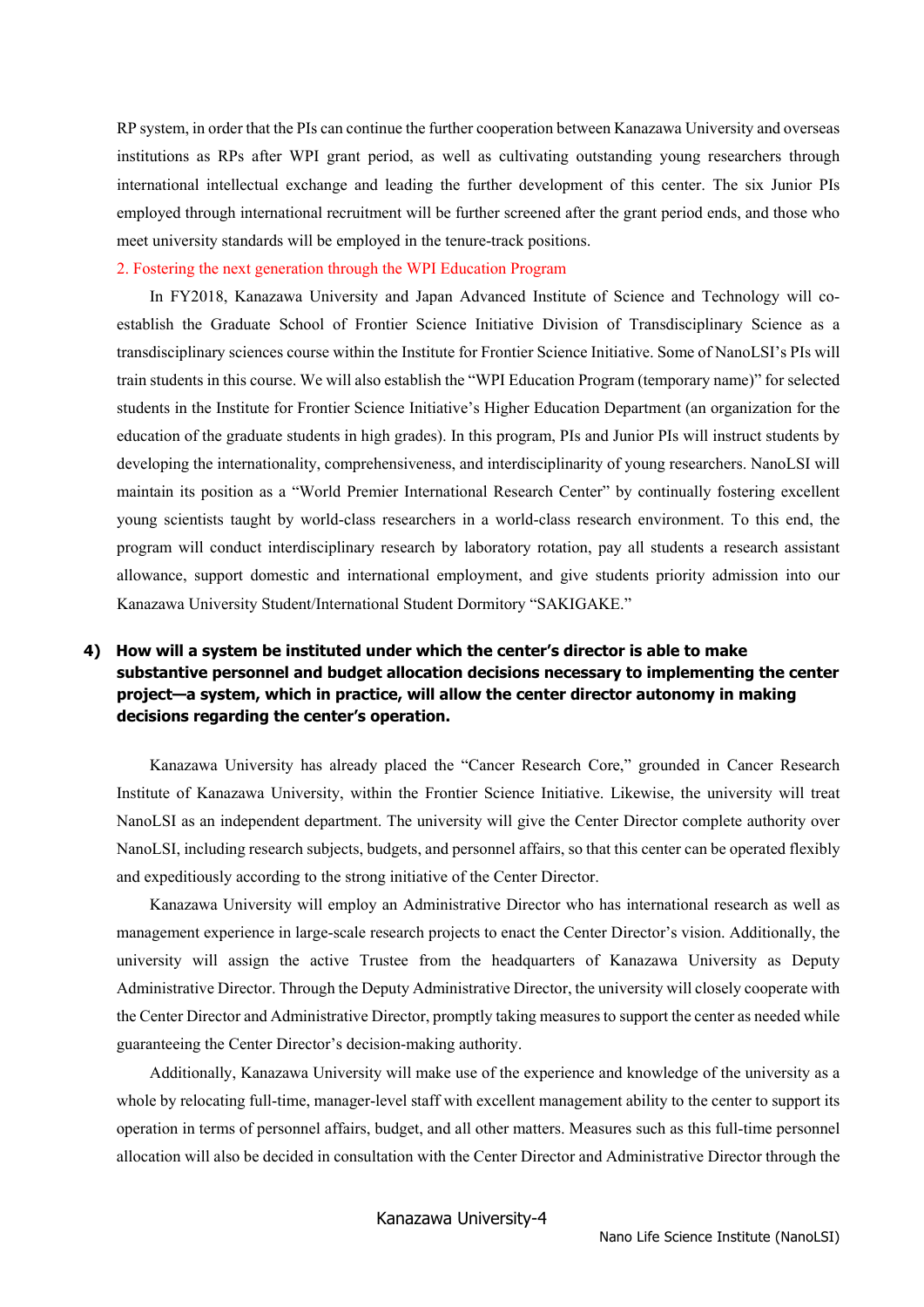Deputy Administrative Director as the university supports NanoLSI's operations.

### **5) Support that will be provided to the center director in coordinating with other departments within the host institution when recruiting researchers for the center, while giving reasonable regard to the educational and research activities of those departments.**

Regarding the Kanazawa University researchers who participate in NanoLSI, the university will devise measures to prevent their participation from hindering the educational activities of their respective departments. The Deputy Administrative Director will aid the Center Director by proactively making adjustments to support each department as needed, including securing substitute faculty.

### **6) Flexibility that will be given in applying, revising, or outfitting the host institution's internal systems as needed for the center to effectively implement new management methods (e.g. English-language environment, merit-based pay, top-down decision making, cooperation in graduate education) unfettered by conventional modes of operation.**

Kanazawa University will actively make flexible use of its existing systems, improve them and lay down new rules, according to needs of NanoLSI in order to operate NanoLSI according to the best methods without being bound to the methods of the past. Examples of such measures include the following: creating an environment suitable to carrying out all duties in English, adopting a salary system appropriate to the abilities of all researchers and staff, developing a powerful and flexible decision-making system under the Center Director and a close cooperative relationship with Kanazawa University, and establishing an education partnership with the graduate school.

#### **7) The accommodation that will be given the center's infrastructural requirements (for facilities, e.g., laboratory space; equipment; land, etc.).**

Kanazawa University provided a research building (three-story, total floor space: 2,100 square meters) in April FY2015 to the Institute for Frontier Science Initiative, where the university planes to establish NanoLSI. Open laboratories and common spaces will allow for intellectual cross-pollination to step up interdisciplinary research. The twelve PIs at Kanazawa University already have 2,850 square meters of research space at their disposal utilizing the resources of *Chozen Project*, and the university's facilities development project will prioritize in providing more, including a project building in the Natural Science and Technology Hall 3 Building (total floor space: 7,190 square meters) to promote interdisciplinary cooperation between NanoLSI and other institutes and organizations. In these research facilities, the Department of Research Support's Technical Support Unit will provide total support via staff members with mastery of the equipment and ability to support it in English. The university will duly carry out all these measures to support NanoLSI's operations.

### **8) Other types of assistance that will be provided to give maximum support to the center in achieving its concepts and objectives and in becoming a world premier international research center in both name and deed.**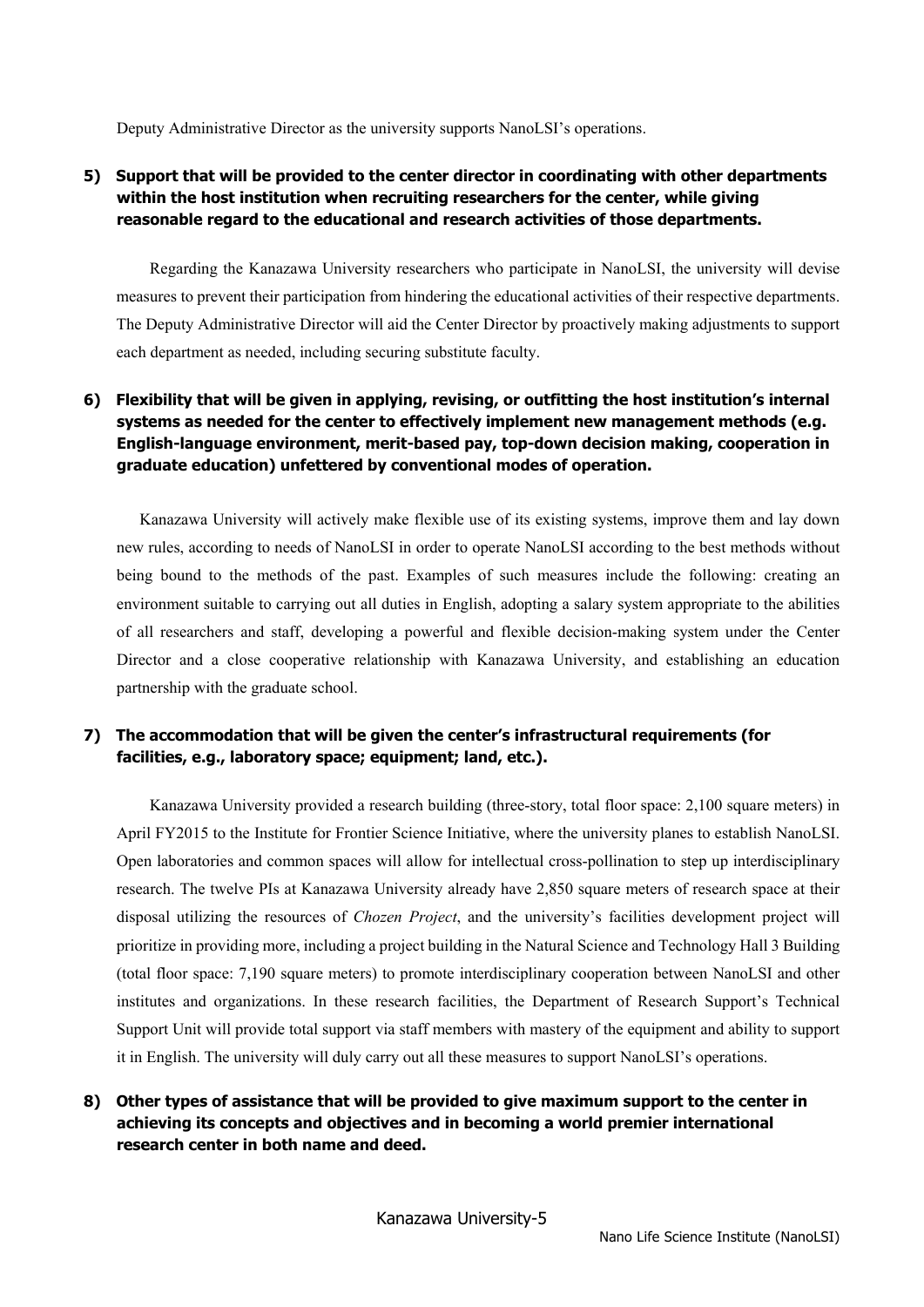#### 1. Establishment of the international employment system

NanoLSI will allocate a page especially for international recruitment on our website and update it with the latest information as needed. We will also advertise our position openings in top-level journals, for example *Nature* and *Science*, both in print and online, post them on the international recruitment site EURAXESS, and make announcements in conferences and academic organizations related to this center's research field. Moreover, Kanazawa University will assign URAs with doctorates in related fields to NanoLSI's Center Director as advisers, and recruit young scientists utilizing research networks of the Center Director and PIs. During recruitment, the university will provide information about its research and employment environment in advance, which is in accordance with the recruitment methods of research institutions outside Japan. As for selection, the university will set up a Selection Committee consisting of the Center Director, Administrative Director, Deputy Administrative Director, one or more PIs appointed by the Center Director, and one or more external experts. This committee will screen applicants based on the vision and strategy of the center. One external expert will come from the Evaluation Committee of this center. To execute these procedures, the university will speed up the hiring process by reviewing current overly complicated processes and utilizing the systems more flexibly.

#### 2. Enhancing the research visibility of the Nano Life Science Institute

Kanazawa University will widely advertise this center's research and educational activities in and outside Japan to increase its presence as a world-class research center. Public Relations Office and Organization of Frontier Science and Innovation of Kanazawa University, in cooperation with NanoLSI's public relation officers, will conduct active outreach initiatives. Specifically, they will construct a website with careful attention to usability in a broad range of environments. In addition, a large international symposium will be hosted once a year, revolving between in NanoLSI and the satellite centers in Europe and North America, which will further increase NanoLSI's international visibility (the kick-off symposium is scheduled March 2018 in Tokyo). Monthly international seminars will also be held in this center, in order to share research results in across different research fields, and enhance interdisciplinarity. These international events will be an appeal to those in charge of new business at start-ups as well as big companies, supporting the continuation of the center after the WPI grant project is completed. With these things in mind, Kanazawa University will fully support these events by investing human and financial resources.

## 3. High-level research support System: The Department of Research Support (URA Unit and Technical Support Unit)

Kanazawa University will support world-class PIs and Junior PIs by the establishment of an excellent research support system. Concretely, the university will establish the Department of Research Support manned by a highly specialized research support staff. This department will consist of the URA Unit and the Technical Support Unit. The university will appoint researchers with backgrounds in fields close to the research of this center as URAs and place them directly under the Center Director as advisers. They will provide support in international grant applications, recruitment of top-level researchers, development cooperation with companies, and integration of research fields. In addition, the Center Director may request to be assigned other advisers besides URAs as needed. The university will reallocate staff from the "General Technical Department"